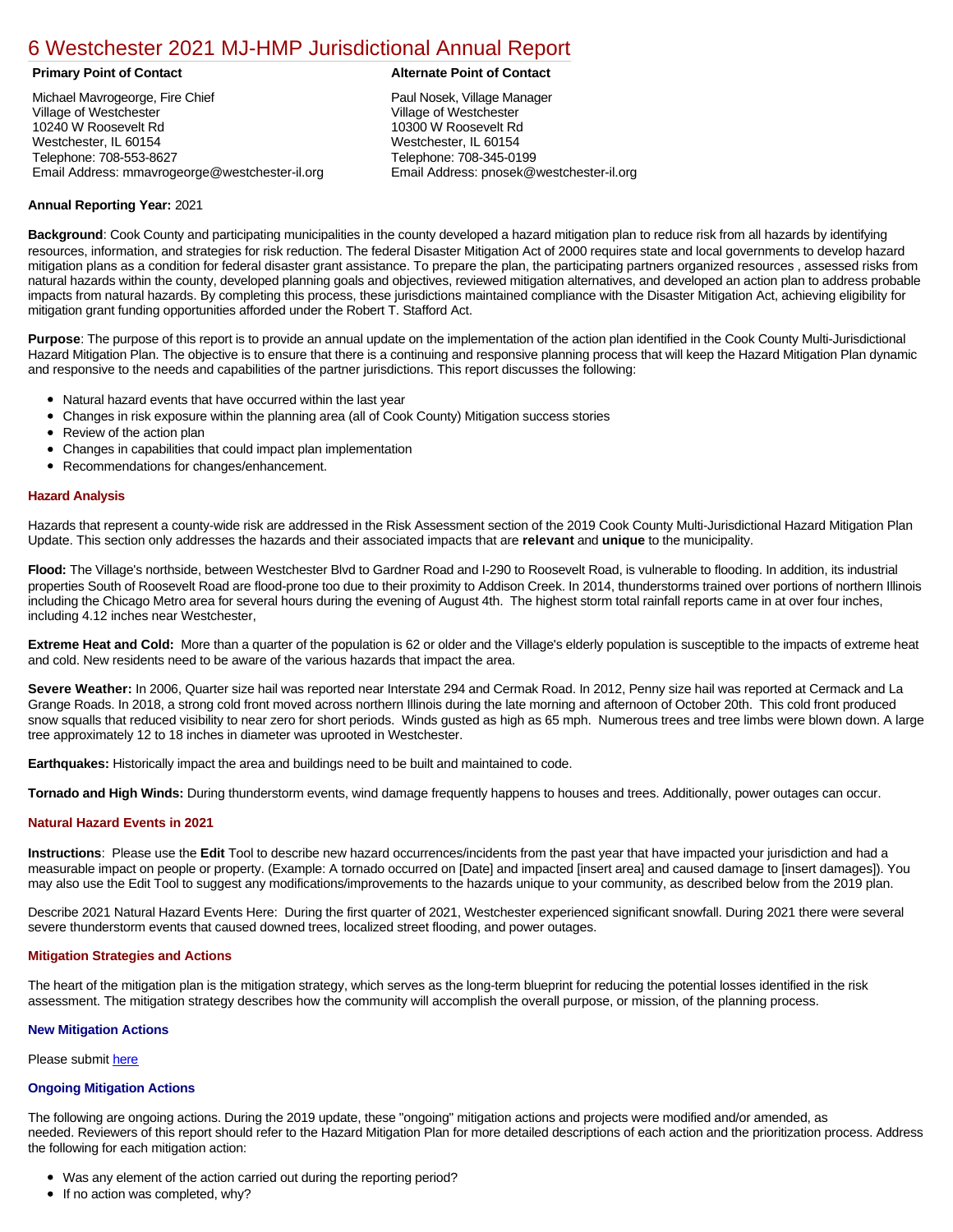- Is the timeline for implementation or the action still appropriate?
- If the action was completed, does it need to be changed or removed from the action plan?

| TABLE: HAZARD MITIGATION ACTION PLAN MATRIX                                                                                                                                                                                                                                                                                                                                        |             |                                                                                      |                                                             |                          |                                           |                          |                                                |                                                            |  |  |  |
|------------------------------------------------------------------------------------------------------------------------------------------------------------------------------------------------------------------------------------------------------------------------------------------------------------------------------------------------------------------------------------|-------------|--------------------------------------------------------------------------------------|-------------------------------------------------------------|--------------------------|-------------------------------------------|--------------------------|------------------------------------------------|------------------------------------------------------------|--|--|--|
| <b>Completion status legend:</b><br>$O =$ Action Ongoing toward Completion<br>$N = New$<br>$R =$ Want Removed from Annex<br>$C = Project Completed$<br>$X = No$ Action Taken                                                                                                                                                                                                       |             |                                                                                      |                                                             |                          |                                           |                          |                                                |                                                            |  |  |  |
| 2021 Status                                                                                                                                                                                                                                                                                                                                                                        | 2020 Status | 2019 Status                                                                          | <b>Hazards</b><br><b>Mitigated</b>                          | <b>Objectives</b><br>Met | <b>Lead Agencies</b>                      | <b>Estimated</b><br>Cost | Sources of<br><b>Funding</b>                   | <b>Timeline/Projected</b><br><b>Completion Date</b><br>(a) |  |  |  |
| Action W1.1-Improve capacity of village drainage system (i.e., Expand Mayfair reservoir)                                                                                                                                                                                                                                                                                           |             |                                                                                      |                                                             |                          |                                           |                          |                                                |                                                            |  |  |  |
| <b>Status Description:</b>                                                                                                                                                                                                                                                                                                                                                         |             |                                                                                      |                                                             |                          |                                           |                          |                                                |                                                            |  |  |  |
|                                                                                                                                                                                                                                                                                                                                                                                    |             | Completed                                                                            | Flood, Severe<br>Weather                                    | 1, 2, 9                  | Community<br>Development                  | High                     | General<br>Revenues,<br>Grants,<br><b>MWRD</b> | Completed                                                  |  |  |  |
| Action W1.2—Continue the implementation of the Rain Barrel program in partnership with MWRD                                                                                                                                                                                                                                                                                        |             |                                                                                      |                                                             |                          |                                           |                          |                                                |                                                            |  |  |  |
| <b>Status Description:</b>                                                                                                                                                                                                                                                                                                                                                         |             |                                                                                      |                                                             |                          |                                           |                          |                                                |                                                            |  |  |  |
| Ongoing                                                                                                                                                                                                                                                                                                                                                                            | Ongoing     | Ongoing                                                                              | Flooding,<br>Severe<br>Weather                              | 2, 7, 9                  | Village of<br>Westchester,<br><b>MWRD</b> | Low                      | General<br>Revenues                            | Short-term, Ongoing                                        |  |  |  |
|                                                                                                                                                                                                                                                                                                                                                                                    |             | Action W1.3—Continue the implementation of the street sweeping and leaf bag programs |                                                             |                          |                                           |                          |                                                |                                                            |  |  |  |
| <b>Status Description:</b>                                                                                                                                                                                                                                                                                                                                                         |             |                                                                                      |                                                             |                          |                                           |                          |                                                |                                                            |  |  |  |
| Ongoing                                                                                                                                                                                                                                                                                                                                                                            | Ongoing     | Ongoing                                                                              | Flooding,<br>Severe<br>Weather,<br>Severe Winter<br>Weather | 1, 2                     | Public Works,<br>Village Board            | Low                      | General<br>Revenues                            | Short-term, Ongoing                                        |  |  |  |
| Action W1.4—Maintain and active role in the Addison Creek Restoration Commission Act, the purpose of which is to relocate a retention pond in the Village<br>of Broadview. This retention pond will have water flows form the member local governments, which include the Village of Westchester.                                                                                  |             |                                                                                      |                                                             |                          |                                           |                          |                                                |                                                            |  |  |  |
| <b>Status Description:</b>                                                                                                                                                                                                                                                                                                                                                         |             |                                                                                      |                                                             |                          |                                           |                          |                                                |                                                            |  |  |  |
| Ongoing                                                                                                                                                                                                                                                                                                                                                                            | Ongoing     | Ongoing                                                                              | Flooding,<br>Severe<br>Weather                              | 1, 2, 9                  | Village<br>President                      | Medium                   | General<br>Revenues                            | Short-term, Ongoing                                        |  |  |  |
| Action W1.5—Implement, maintain and update programs for drainage systems including but not limited to: Drainage system investigation; Preventative<br>maintenance program for drainage systems; New Storm drainage systems; Drainage system retrofits; Administration of an overhead sewer program.                                                                                |             |                                                                                      |                                                             |                          |                                           |                          |                                                |                                                            |  |  |  |
| <b>Status Description:</b>                                                                                                                                                                                                                                                                                                                                                         |             |                                                                                      |                                                             |                          |                                           |                          |                                                |                                                            |  |  |  |
| Ongoing                                                                                                                                                                                                                                                                                                                                                                            | Ongoing     | Ongoing                                                                              | Flooding,<br>Severe<br>Weather                              | 1, 2, 9                  | <b>Public Works</b>                       | Low                      | General<br>Revenues                            | Short-term, Ongoing                                        |  |  |  |
| Action W1.6—Continue the ongoing implementation of training, education and outreach programs to reach all citizens regarding potential risks from natural<br>hazards and ways to mitigate their impacts.                                                                                                                                                                           |             |                                                                                      |                                                             |                          |                                           |                          |                                                |                                                            |  |  |  |
| <b>Status Description:</b>                                                                                                                                                                                                                                                                                                                                                         |             |                                                                                      |                                                             |                          |                                           |                          |                                                |                                                            |  |  |  |
| Ongoing                                                                                                                                                                                                                                                                                                                                                                            | Ongoing     | Ongoing                                                                              | All hazards                                                 | 6, 8, 11                 | Mitigation<br>Officer                     | Low                      | General<br>Revenues,<br>Grants                 | Short-term, Ongoing                                        |  |  |  |
| Action W1.7-Maintain good standing under the National Flood Insurance Program by implementing programs that meet or exceed the minimum NFIP<br>requirements. Such programs include enforcing an adopted flood damage prevention ordinance, participating in floodplain mapping updates, and providing<br>public assistance and information on floodplain requirements and impacts. |             |                                                                                      |                                                             |                          |                                           |                          |                                                |                                                            |  |  |  |
| <b>Status Description:</b>                                                                                                                                                                                                                                                                                                                                                         |             |                                                                                      |                                                             |                          |                                           |                          |                                                |                                                            |  |  |  |
| Ongoing                                                                                                                                                                                                                                                                                                                                                                            | Ongoing     | Ongoing                                                                              | Flooding                                                    | 4, 6, 9                  | Community<br>Development                  | Low                      | General<br>Revenues                            | Short-term and<br>Ongoing                                  |  |  |  |
| Action W1.8—Protect properties and critical facilities and infrastructure from damage from natural hazards.                                                                                                                                                                                                                                                                        |             |                                                                                      |                                                             |                          |                                           |                          |                                                |                                                            |  |  |  |
| <b>Status Description:</b>                                                                                                                                                                                                                                                                                                                                                         |             |                                                                                      |                                                             |                          |                                           |                          |                                                |                                                            |  |  |  |
| Ongoing                                                                                                                                                                                                                                                                                                                                                                            | Ongoing     | Ongoing                                                                              | All Hazards                                                 | 1, 2, 7                  | <b>Public Works</b>                       | High                     | General<br>Revenues,<br><b>FEMA Grants</b>     | Long-Term                                                  |  |  |  |
| Action W1.9—Create a center where residents can go in case of extreme heat or cold and not worry about power outages.                                                                                                                                                                                                                                                              |             |                                                                                      |                                                             |                          |                                           |                          |                                                |                                                            |  |  |  |
| <b>Status Description:</b>                                                                                                                                                                                                                                                                                                                                                         |             |                                                                                      |                                                             |                          |                                           |                          |                                                |                                                            |  |  |  |